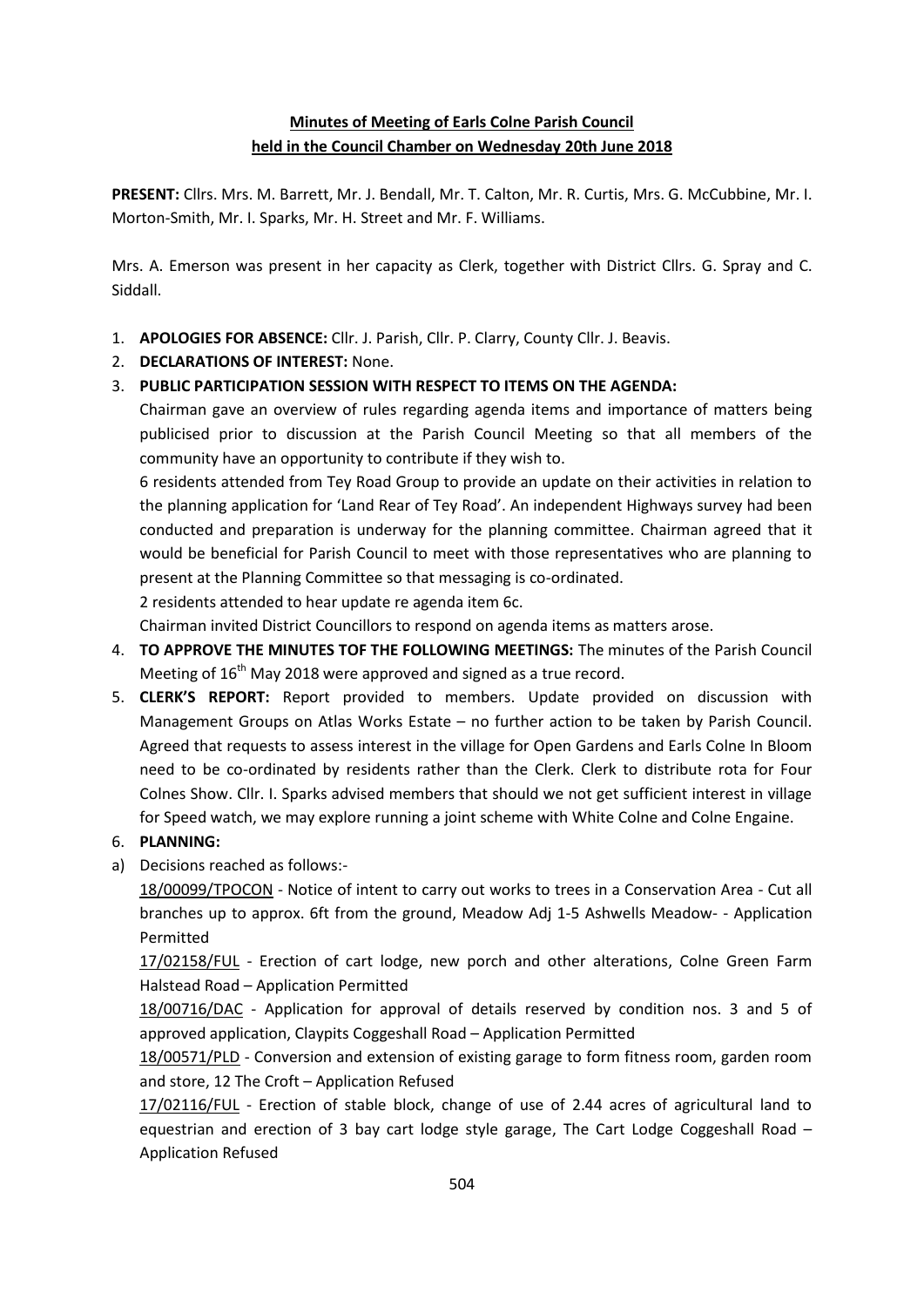18/00372/DAC - [Application for approval of details reserved by condition nos. 4, 10, 11, 12, 14,](https://publicaccess.braintree.gov.uk/online-applications/applicationDetails.do?keyVal=P4NAAVBFH9B00&activeTab=summary)  [15, 16, 17, 18, 19, 21, 22 and 24 of approved application 17/00140/VAR, L](https://publicaccess.braintree.gov.uk/online-applications/applicationDetails.do?keyVal=P4NAAVBFH9B00&activeTab=summary)and North East Of Station Road – Application Part Granted / Part Refused

18/00085/TPO - [Notice of intent to carry out works to tree protected by Tree Preservation Order](https://publicaccess.braintree.gov.uk/online-applications/applicationDetails.do?keyVal=P5ZFMYBFHOA00&activeTab=summary)  - Lime (T1) - [Reduce tree by removing approx 4 metres off the height and between 2-3 metres](https://publicaccess.braintree.gov.uk/online-applications/applicationDetails.do?keyVal=P5ZFMYBFHOA00&activeTab=summary)  [from the width. Tree is in close proximity to the applicants house and causing excessive shading](https://publicaccess.braintree.gov.uk/online-applications/applicationDetails.do?keyVal=P5ZFMYBFHOA00&activeTab=summary)  [on the property and garden area,](https://publicaccess.braintree.gov.uk/online-applications/applicationDetails.do?keyVal=P5ZFMYBFHOA00&activeTab=summary) 26 Josselin Close – Application Part Granted / Part Refused

18/00605/HHPA - [Erection of rear single storey family room extension linked to existing](https://publicaccess.braintree.gov.uk/online-applications/applicationDetails.do?keyVal=P6NKWRBF00A00&activeTab=summary)  [extension. Extension will extend beyond rear wall of the original house by 6.000m, with a](https://publicaccess.braintree.gov.uk/online-applications/applicationDetails.do?keyVal=P6NKWRBF00A00&activeTab=summary)  [maximum height of 3.667m and 2.819m to the eaves of the extension,](https://publicaccess.braintree.gov.uk/online-applications/applicationDetails.do?keyVal=P6NKWRBF00A00&activeTab=summary) 12 The Croft – Planning Permission Required

b) Current Applications were reviewed by the Parish Council as follows:-

18/00149/TPOCON - Notice of intent to carry out works to trees protected by Tree Preservation Order - Pollard Lime Trees, Connaught House, 19A Coggeshall Road – supports the removal of dead wood and epicormics growth only.

18/00141/TPOCON - Overhanging into neighbouring gardens - Reduce 2 meters off width, Forge Cottage, 59 Foundry Lane – no objections.

18/00140/TPO - Notice of intent to carry out works to trees protection by Tree Preservation Order 5/02 Trimming of 2 Yew trees on sides adjacent to the pond by 3 feet – Old Pond House, Halstead Road – no objections.

18/00129/TPO - Notice of intent to carry out works to trees protected by Tree Preservation Order 64/00 - [Cut back Sycamore \(T1\) to old cuts approx 2-2.5 metres and 3 metre lift and](https://publicaccess.braintree.gov.uk/online-applications/applicationDetails.do?keyVal=P9HUCTBF07E00&activeTab=summary)  [Reduce and reshape Yews \(T2 & T3\) up to 2 metres, 5](https://publicaccess.braintree.gov.uk/online-applications/applicationDetails.do?keyVal=P9HUCTBF07E00&activeTab=summary) Oxford Court – no objections.

18/00858/FUL - Demolition of an existing office/workshop/pig stye and erection of a detached single storey annexe, Peartree Hall, Coggeshall Road – no objections with caveat that the new annexe cannot be sold as a separate dwelling or used as a commercial business in the future.

18/00881/FUL - Erection of new greenkeepers building for secure equipment housing, repairs workshop and secure intal storage/charging facility for golf buggies, tractors, grasscutters, etc, Colne Valley Golf Club, Station Road – no objections.

- c) Chairman gave an update on the current status re the transfer of public open space re 'land North East of Station Road'. The solicitor has advised the Parish Council to liaise with CALA and BDC direct to minimise legal expenses. Two outstanding items to be closed out before letter is sent to CALA. Members responsible for this site to meet to discuss these points, Thursday 21<sup>st</sup> June, 2.30pm.
- d) Cllr. J. Bendall responsible for planning matters for July.
- e) Cllr. C. Siddall provided an update on Garden Communities and the impact of the Inspector's feedback on the Local Plan. The Garden Communities provides a significant proportion of housing in the Local Plan and the Inspector has requested further evidence on commitment to provide/build the required infrastructure. Further work to revise the plan is required and this may delay the Local Plan.
- f) Cllr. G. Spray provided further insights on the Local Plan and work required by BDC to provide evidence on transport, viability and sustainability. Cllr. G. Spray advised that housing targets would not be modified if garden communities were removed from the Local Plan which would result in pressure to support more development. Current view is that BDC will be able to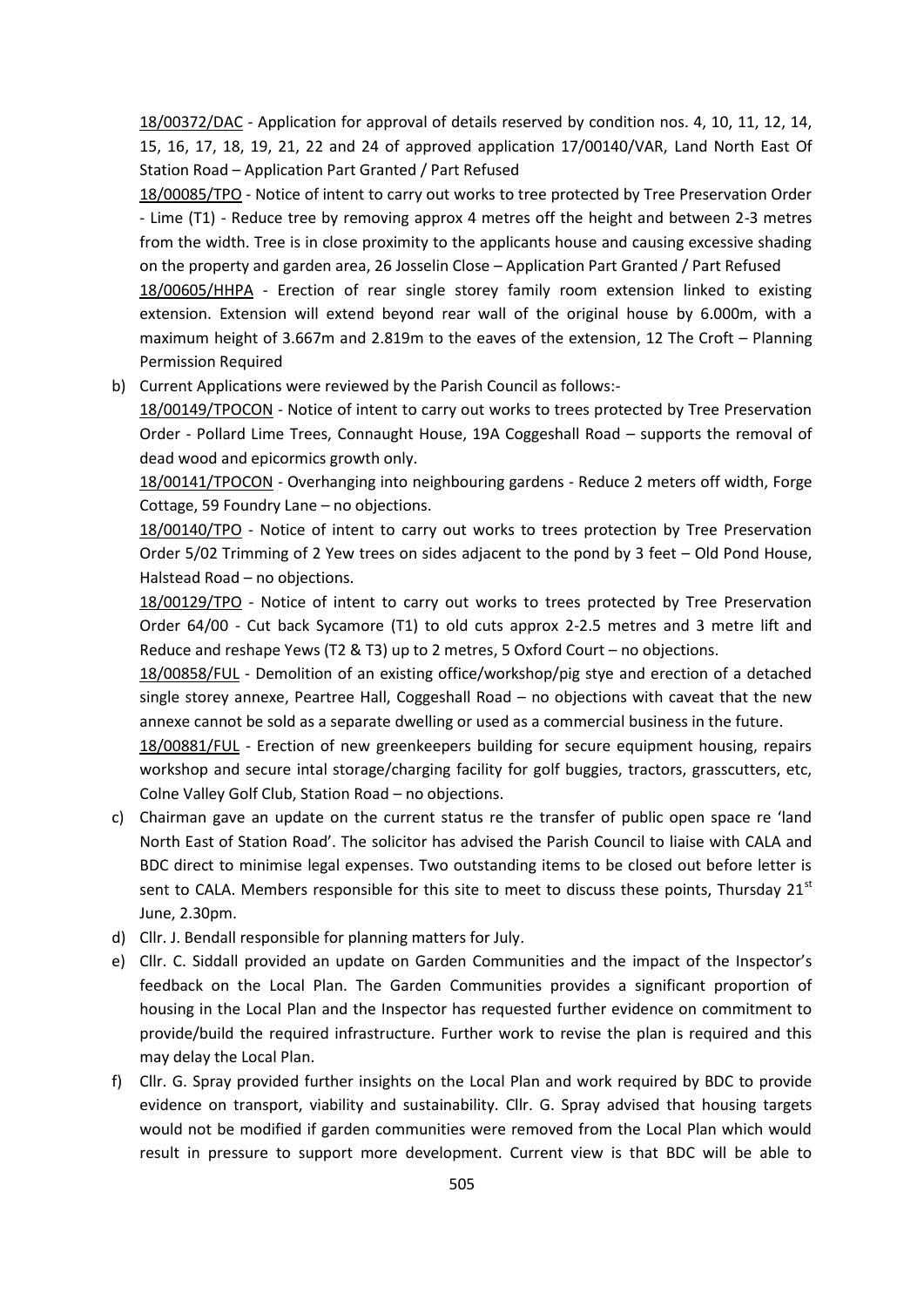respond to points raised and plan review can commence in Autumn. One area outside of their responsibility is the A120. Route D has been put forward, but Highways England will not make a decision until next year.

Cllr. G. Spray advised that the planning application relating to 'Land West of Station Road', which has been recently modified to 90 dwellings from 115, has a provisional date for the Planning Committee - Tuesday  $17<sup>th</sup>$  July.

- 7. **MEMBER'S REPORTS:** No matters reported
- 8. **NEIGHBOURHOOD PLAN:** Cllr. I. Morton-Smith summarised the approach for the neighbourhood plan and reviewed the various options for producing the newsletter which will be sent to all residents. Clerk to arrange printing of newsletter and envelopes. Clerk to follow up with BDC to confirm if initial costs are covered by funding.
- 9. **MODEL STANDING ORDERS:** Cllr. I. Morton-Smith informed members of the review of standing orders that had been conducted and drew their attention to a number of points. Members agreed that members of public who wish to speak during the public participation session be limited to 3 minutes, timed by the Clerk. Members agreed to adopt the Model Standing Orders.
- 10. **ROLES AND RESPONSIBILITIES:** Allocation of roles and responsibilities by councillor reviewed and changes agreed as follows:- Cllrs. T. Calton and I. Sparks to take on Emergency Planning, Cllr. M. Barrett to be added to Millennium Green Trust, Cllr. J. Bendall to be added to Transport, Cllr. G. McCubbine to be added to Play Areas. New area of responsibility added to list for Clocks, assigned to Cllr. R. Curtis.
- 11. **COMMUNITY WORKER:** Members reviewed report on Community Worker activities for the month. Clerk to follow up on use of water bowser and to send thank you letter to resident who jet washed museum paving for us.
- 12. **ESSEX COUNTY COUNCIL MATTERS:** Cllr. J. Bendall advised that Braintree District Highways Panel meeting scheduled for 21<sup>st</sup> June has been deferred to later in the year. In the interim, a separate meeting with County Cllr. Jo Beavis and Jasmine Wiles will be held to discuss some areas specific to Earls Colne.
- 13. **CAR PARK AND PUBLIC CONVENIENCES:** No matters reported.
- 14. **BRAINTREE DISTRICT COUNCIL MATTERS:** No matters reported.
- 15. **VILLAGE HALL:** Members reviewed report.
- 16. **HEALTH AND SAFETY:** No matters reported.
- **17. FINANCE:**
- a) Members approved the payment of invoices for June and reviewed the Actual/Forecast figures for the year, noting those items that are currently forecast to exceed budget for the year. Clerk advised forecast figures updated re pensions. Members approved the cost of producing the neighbourhood plan newsletter which was not included in the budget for this year.

Meeting closed at 9.50pm

---------------------------------- ---------------------------------------